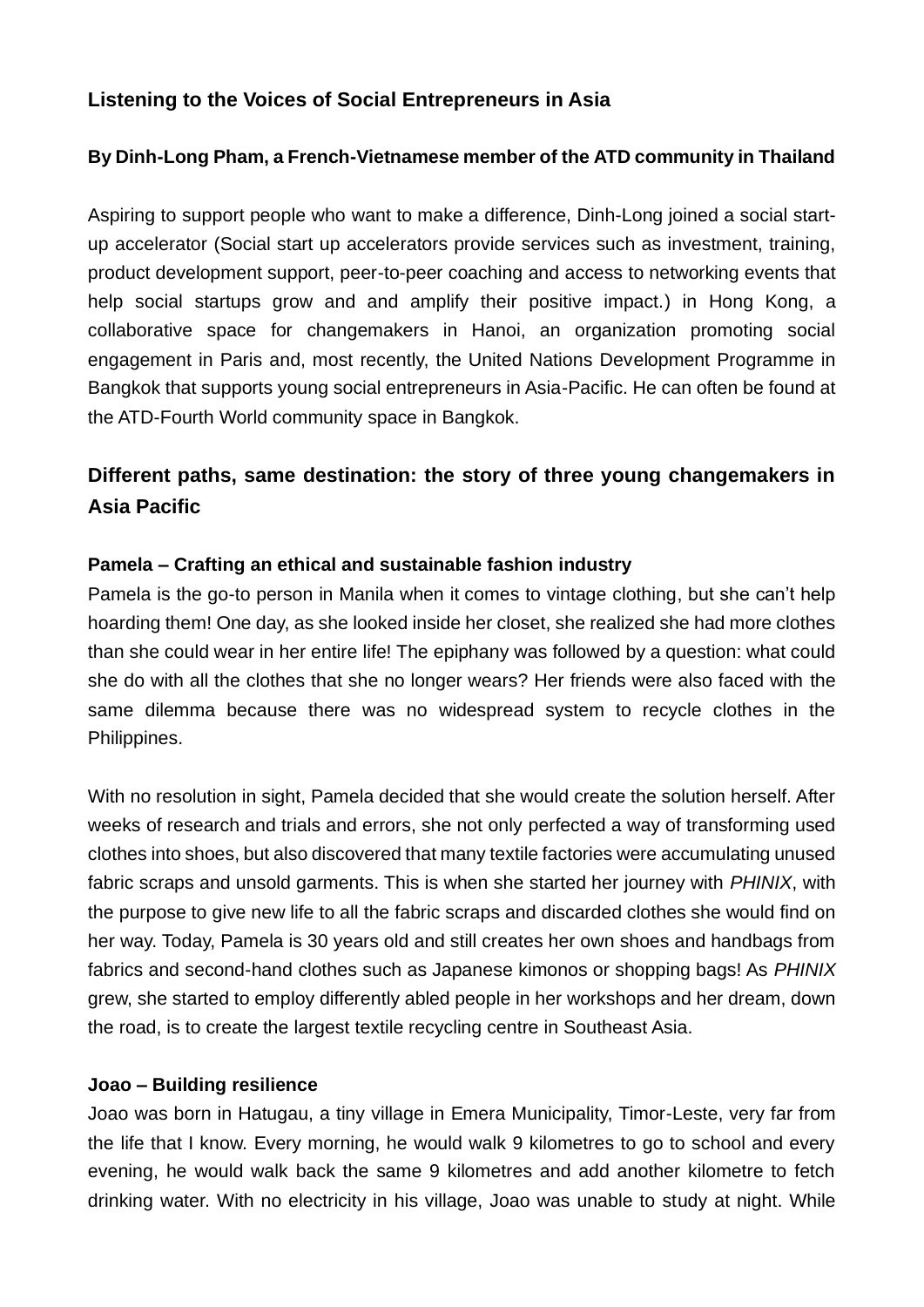visiting an aunt in the capital city of Dili, Joao realized that another world exists outside of his village and was determined to discover the possibilities and opportunities that this new world has to offer.

At 15, Joao sold his brother's chicken for US\$12, spent US\$5 to reach Dili, knocked on his aunt's door and enrolled in high school. From there, he found a side job, received his first scholarship to study at the National University of Dili, a second scholarship to complete an exchange program in Japan and then a third scholarship to study in the United States. After his studies, Joao decided to come back to Timor-Leste and was recruited by the United Nations Development Programme to support the youth of his country to find or create decent employment.

Today, Joao is 26 and shares his skills, adventures and knowledge with the next generation of East Timorese social entrepreneurs every day. Joao frequently returns to his hometown of Hatugau to help his community and encourage children and youth to broaden their horizons. Since returning to his hometown, Joao has coordinated the installation of a drinking water pump and solar panels, and he is now on a mission to provide English and ICT classes.

#### **Ommer – The Hero's Journey**

Ommer was born with a book in his hands. At an early age, Ommer wrote his first manuscript and tried to get it published, a task that was almost impossible in his home country, Pakistan. While he was unsuccessful in getting his own work published, Ommer promised himself that one day, he would help other aspiring writers to succeed in this journey and to get their work published. In 2015, Ommer delivered on his childhood promise and launched *Dastaan*, an online platform which provides guidance and training to aspiring writers and publishes their work. At only 27, Ommer has helped over 7,000 Pakistani authors hone their craft, leading to the publication of 250 books, and allowing his vibrant community of readers to discover new Pakistani voices every day.

### **Changemakers combining profit with impact**

I meet more and more young people like Pamela, Joao and Ommer in Asia every day. These young changemakers are following their passions, creating innovative solutions to everyday problems, creating jobs in their communities and contributing to the wider development of their countries.

What unites these young people? They are leading change through social entrepreneurship. For people like Pamela and Ommer, they are creating businesses whose products or services aim to solve social or environmental problems. For these enterprises, profit is just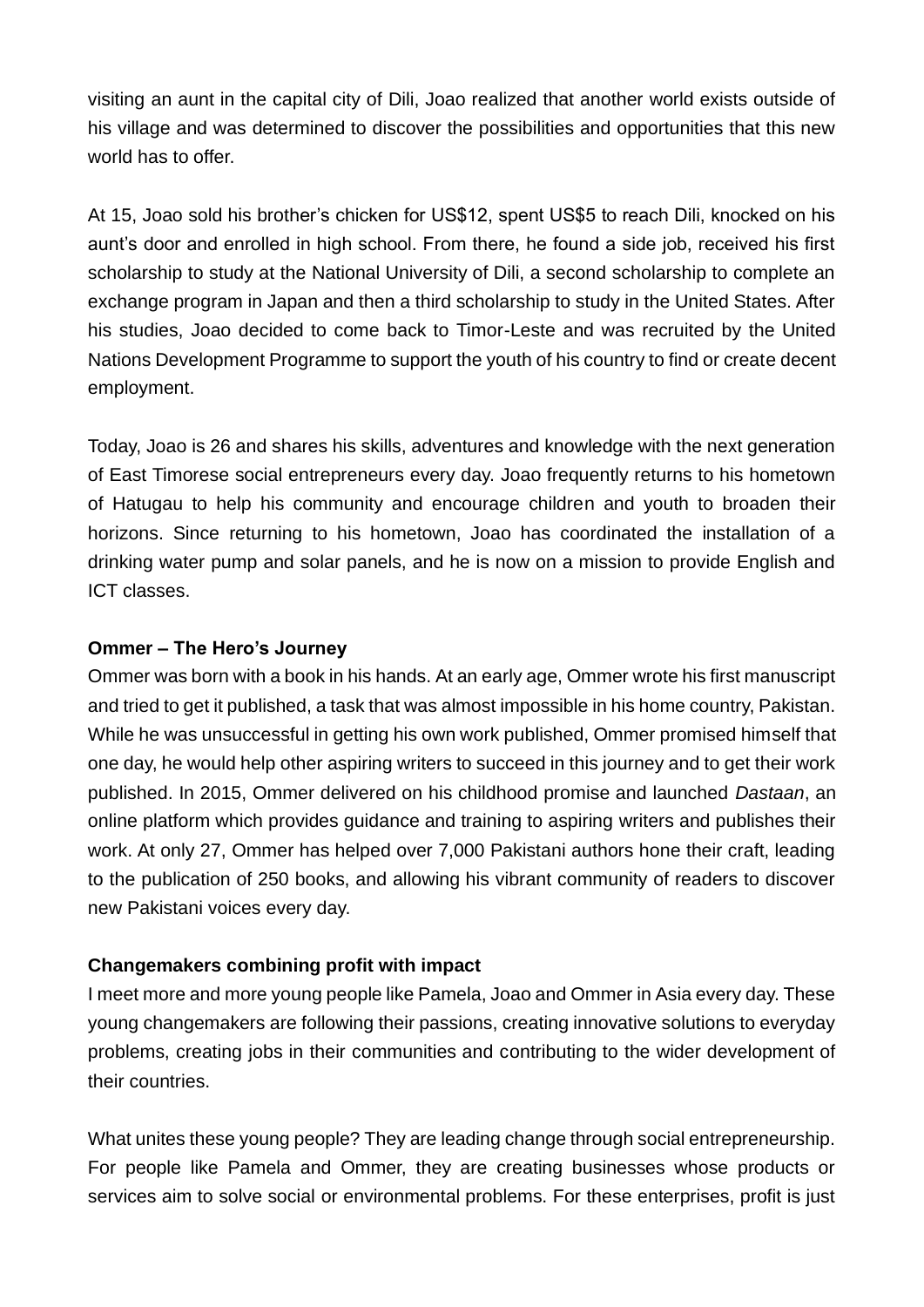as important as impact. Indeed, generating profits allows the enterprise to be financially sustainable independently and therefore to guarantee a sustainable impact and profit makes the latter sustainable. For people like Joao, they are helping other social entrepreneurs to get on their feet, supporting them through the entrepreneurship journey and helping young people to amplify their impact.

The more I think about Pamela, Joao and Ommer, the more I admire what they have accomplished and continue to accomplish because they managed to break through the triple challenge of being a social entrepreneur, young, in Asia. Social entrepreneurs have to constantly find ways to strike a balance between their economic and social goals. Young people lack professional experience, networks and financial capital to start this journey. And to be a young social entrepreneur in Asia means throwing yourself into a very difficult entrepreneurship ecosystem where little support exists (it depends on the country, of course). It also means going against societal ideals around success and parental expectations.

This context doesn't encourage young people to dream about starting their own business, for sure. Quite the opposite actually, as entrepreneurship is often an obligation to make ends meet, rather than a choice, which is why young people are often (strongly) pushed to become engineers, lawyers or doctors (the list is well known) through societal, peer or family pressure. It's easy to understand why since their parents have sacrificed their whole lives so that their children could access education, higher salaries and stable positions.

So, why is social entrepreneurship important? In a region where young people are massively unemployed, underemployed or working in unacceptable conditions, where they face social exclusion, a lack of opportunities or skills and are more likely to suffer from the negative impact of shocks such as COVID-19 or climate change, encouraging entrepreneurship and building a genuine support system for entrepreneurs seem to be a logical solution for young people to create jobs for themselves and for their communities. Encouraging entrepreneurship also means unlocking the potential, resilience and creativity of these passionate youth who want to build a better world!

### **Cultivating social entrepreneurship among youth**

How can we cultivate social entrepreneurship among youth? In my opinion, this challenge can be broken down into four key areas:

*1. How can (social) entrepreneurship become attractive and exciting enough for young people (and their parents) to consider it as a viable career choice?*

For example in France, entrepreneurship has become increasingly trendy and widespread over the last decade and I am convinced that personalities like Xavier Niel (Free), Frédéric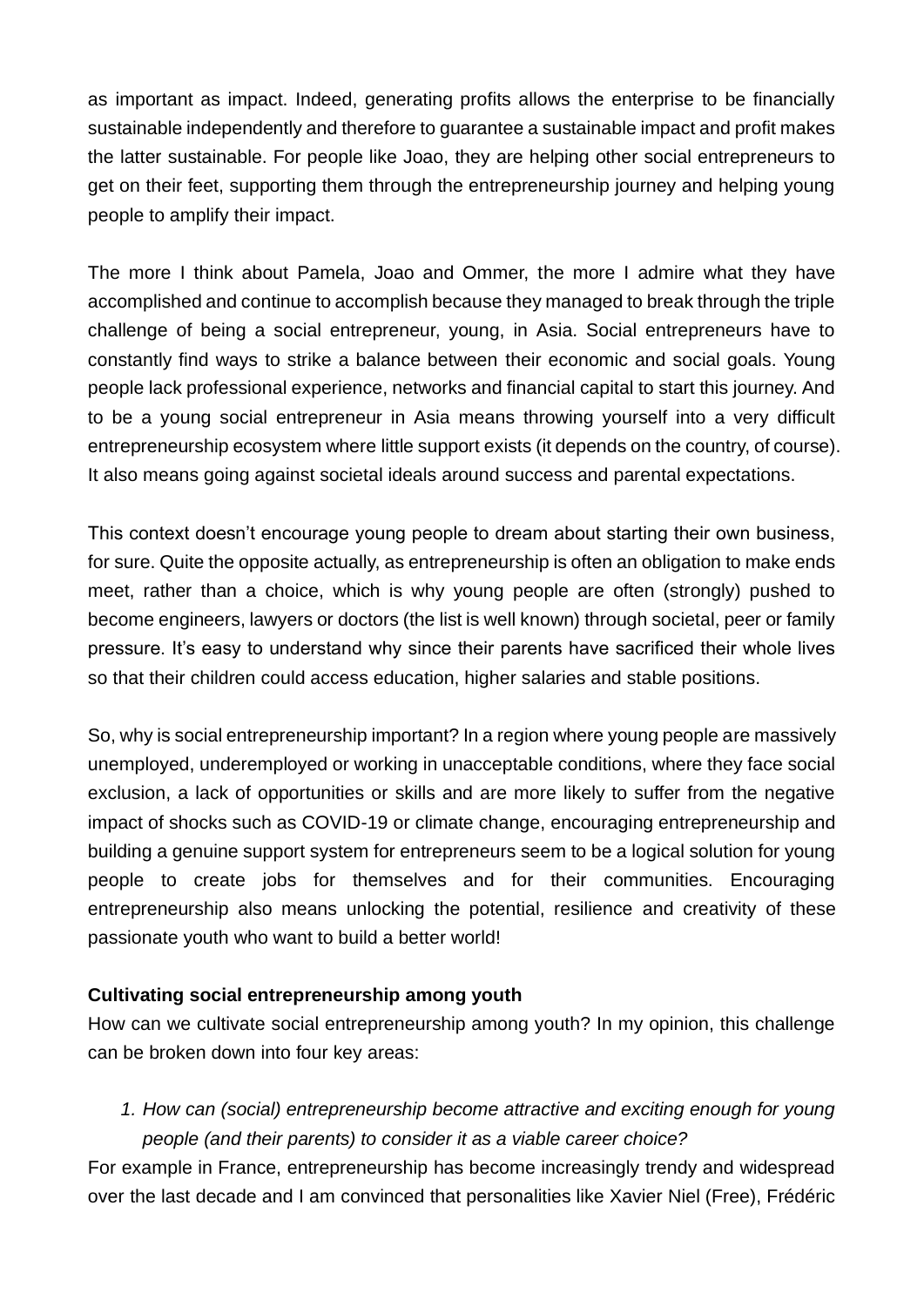Mazzella (BlaBlaCar) or, more recently, social entrepreneurs like François-Ghislain Morillion and Sébastien Kopp (Veja) have helped make this path fashionable by enabling the general public to put faces, stories and inspiring journeys to the word "entrepreneurship". With Veja, the general public can discover this hybrid model and understand the role and impact that social entrepreneurs might have.

In the Asian context, it would be pioneers like Professor Muhammad Yunus (Grameen Bank, Bangladesh), Dr. Govindappa Venkataswamy (Aravind Eye Hospitals, India), Jimmy Phan (KOTO, Vietnam), Xu Yong Guang (Narada Foundation, China) or Rithy Thul (KOOMPI, Cambodia) who embody the concept of "social entrepreneurship" in their countries.

It's important to demystify social entrepreneurship, to make it an accessible and realistic career choice. That means exposing these pioneers as much as possible to both specialized audiences and, above all, the general public! This also means creating an entrepreneurial culture where role models and pioneers are clearly identified, where failure is accepted and even valued, and where young people think: "I can do that too!" Listening to other social entrepreneurs, meeting them, and understanding them can be a powerful impetus for young people!

## *2. How to effectively support youth in their entrepreneurship journey?*

How do we minimize the risks that young people are taking and how do we maximize the survival rate of the social enterprises that they create? This is what Joao is doing every day in Dili! The three answers to this question are interconnected: through education, opportunities and regulations. In other words, entrepreneurship ecosystems have to be developed sufficiently so that young people:

- Are well prepared for the adventure and challenges of entrepreneurship, whether they learn it at school, at university, through lifelong learning or by themselves;
- Are well supported and mentored through opportunities that are diverse and available: financial capital, expertise, support programs, events and spaces for different stakeholders to mingle (the ATD House in Bangkok is one such place!), etc.;
- Can operate in an enabling regulatory and policy environment where legal status is given to social enterprises, where there is less red tape and where governments can create youth-friendly policies.

## 3. *How do we "leave no one behind"?*

This is a big challenge whether you are in Paris, Hanoi, Phnom Penh or Hong Kong: entrepreneurship, by choice, remains a luxury. It remains a path mainly undertaken or considered by people with a similar profile: they have completed higher education, they live